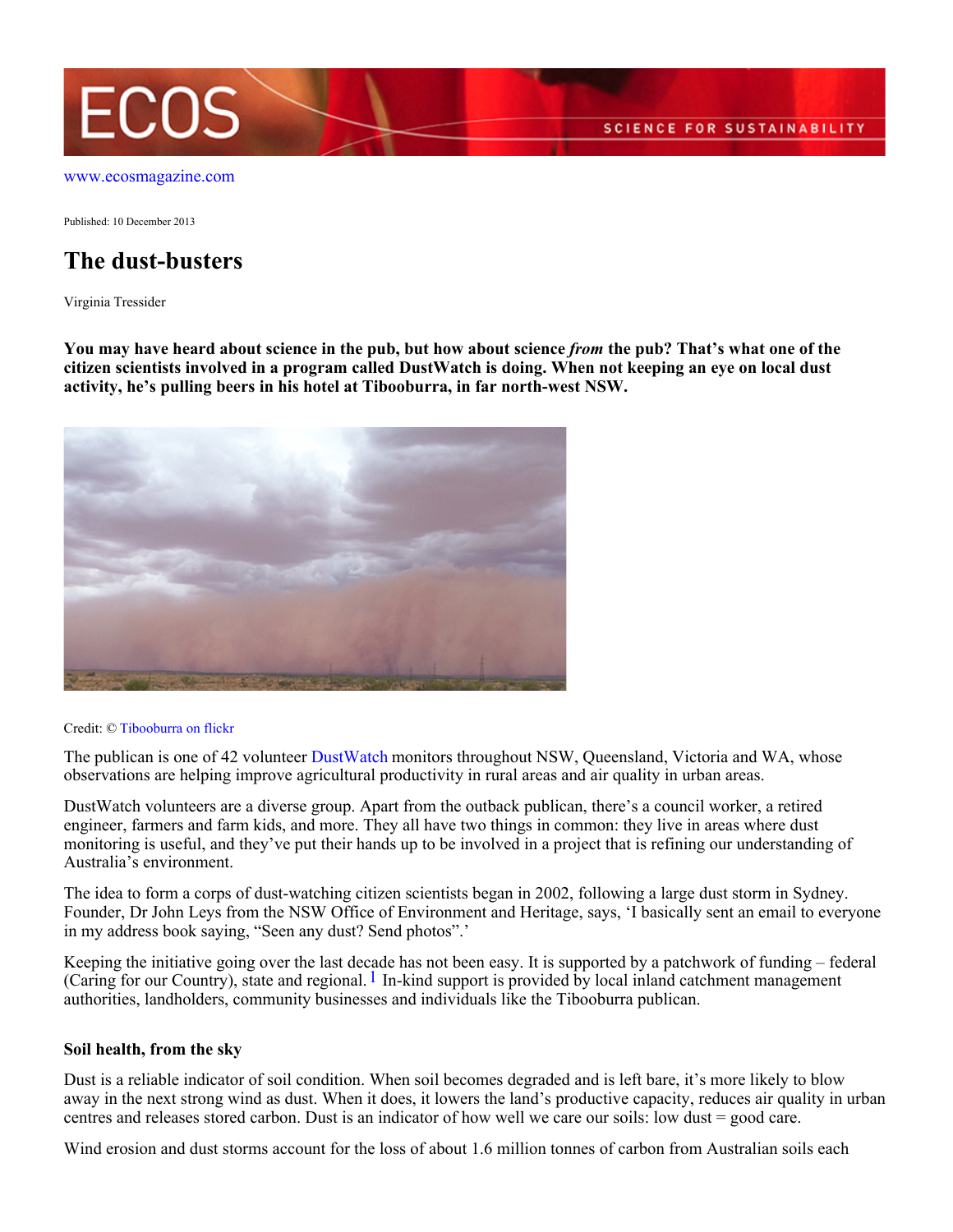year: soil organic carbon dust emissions amount to around 10 per cent of Australia's carbon dioxide emissions.

When wind lifts dust into the atmosphere, the amount and location of soil carbon on the ground changes. While some carbon falls back to earth in Australia, some leaves the continent or ends up in the ocean, contributing to ocean acidification.

The soil over much of our continent is already poor compared with most of the rest of the world. This is especially the case for the dry central areas.

Why is this the case? Volcanic activity, absent in Australia, renews soil. Glaciers – also absent from the Australian landscape, even during the last Ice Age – grind unweathered rock into fine particles. When the glaciers retreat, these become soil enriched with new minerals.

The soils of arid Australia have been weathered and leached more than many others, making them among the world's most nutrient-deficient. The huge dunefields of central Australia are the skeleton left behind after millennia of wind erosion. Dust is a sign that soil is being lost and soil health is declining.



Credit: Stephan Heidenrich

Community DustWatch soil scientists in the NSW Office of Environment and Heritage, together with CSIRO, the Australian Bureau of Meteorology and the Australian Government Department of Agriculture use a range of techniques to keep an eye on soil health, such as the collaborative [groundcover monitoring system](http://www.daff.gov.au/natural-resources/soils/monitoring/ground-cover-monitoring-for-australia).

Every eight days, CSIRO scientists take a new image from the US monitoring satellite MODIS, perform a series of mathematical calculations, and deliver information about groundcover. Community DustWatch also uses fire data from the US Fire Information for Resource Management System and meteorological data from the Australian Bureau of Meteorology.

Satellite imaging and algorithms can only go so far. On-the-ground observations are vital. That's where the DustWatch volunteers come in.

The information derived from the satellite imagery can detect areas of low groundcover, helping the on-ground teams rapidly locate the likely sources of dust, saving researchers time and money.

## **Groundtruthing it**

DustWatch volunteers make observations of dust events using Bureau of Meteorology protocols for dust event type, visibility, wind direction and speed.

As well as recording dust events, volunteers at DustWatch nodes, located mainly in NSW, help maintain the 42 solar-powered, dust-monitoring instruments across southern Australia that take regular air samples for measuring the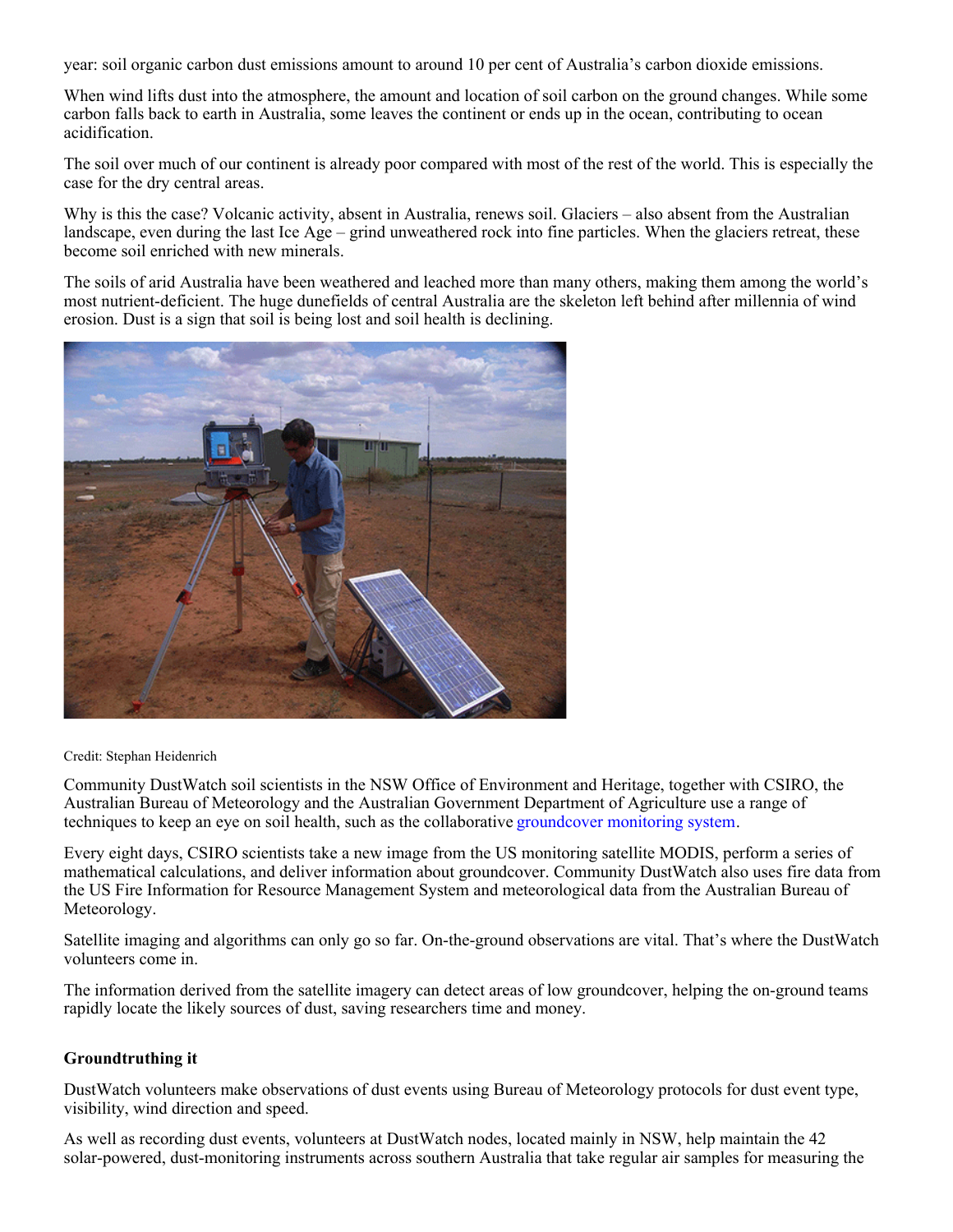concentration of aerosols.

The devices monitor dust concentration of particles less than 10 micro-metres – about an eighth the diameter of a human hair – in the air every 15 minutes. The rate increases to every minute when dust concentrations are above 25 micrograms per cubic metre.

The dust readings are downloaded daily and stored in a central Community DustWatch Information Interface data system.



Credit: Stephan Heidenrich

Maintenance involves keeping the device's air inlet clean (spider webs can be a problem), emptying the water tap (preventing the dust from becoming mud) and occasionally rebooting the system if mobile phone towers nearby have been out of service. Sometimes, when cockatoos bite through wires, they have to be replaced.

But volunteers need to do more than simple maintenance. The monitoring devices measure *all* aerosols – dust, smoke and fog – without differentiating between them. That makes the volunteers' local knowledge invaluable. They keep an eye on the local conditions, and can clarify what the data reveal and provide context for the observations.

Information flows both ways – DustWatch scientists fill the volunteers in on what's going on with dust activity and smoke activity at a regional level.

For instance, they can inform volunteers about fires seen on satellite images that may cause a spike in aerosol levels from many kilometres away. In 2009, smoke from Victorian bushfires was measured over 1000 km away in Tibooburra.